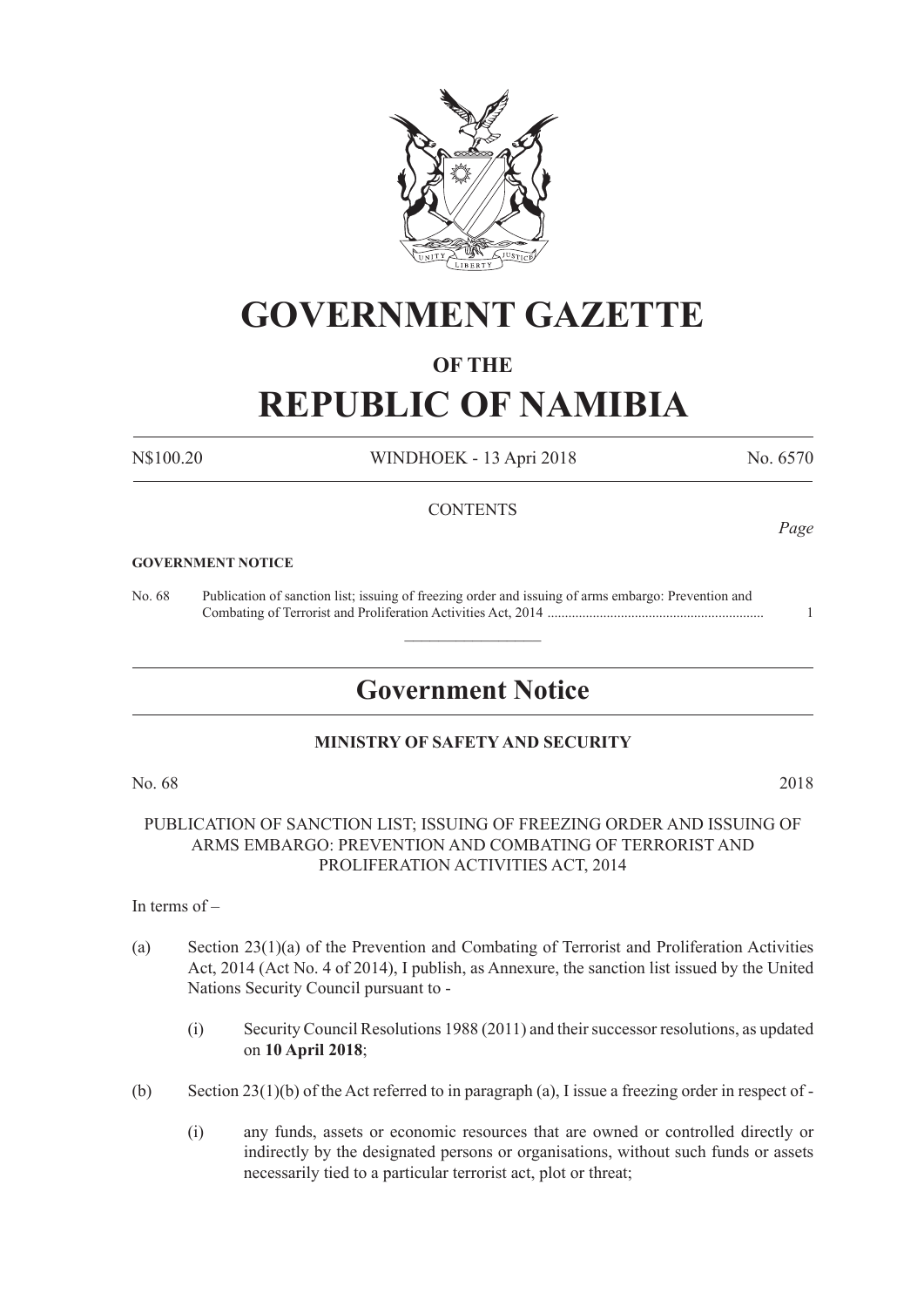- (ii) all funds, assets or economic resources that are wholly or jointly owned or controlled, directly or indirectly by the designated persons or organisations;
- (iii) funds, assets or economic resources derived or generated from funds or other assets; owned or controlled, directly or indirectly by the designated persons or organisations, including interests that may accrue to such funds or other assets;
- (iv) funds, other assets or economic resources of persons or organisations acting on behalf of or at the direction of the designated persons or organisations; or
- (v) any funds or assets held in a bank account as well as any additions that may come into such account after the initial or successive freezing.
- (c) Section 27(1) of the Prevention and Combating of Terrorist and Proliferation Activities Act, 2014 (Act No. 4 of 2014), I issue an arms embargo preventing the direct or indirect supply, sale, brokering or transfer to designated persons, organisations or countries of all types of arms and related materials -
	- (i) by Namibian citizens or residents of Namibia;
	- (ii) by Namibian citizens outside Namibia;
	- (iii) using Namibian flagged vessels or aircraft or aircraft registered in Namibia.

### **C. Namoloh Minister of Safety and Security** Windhoek, 13 April 2018